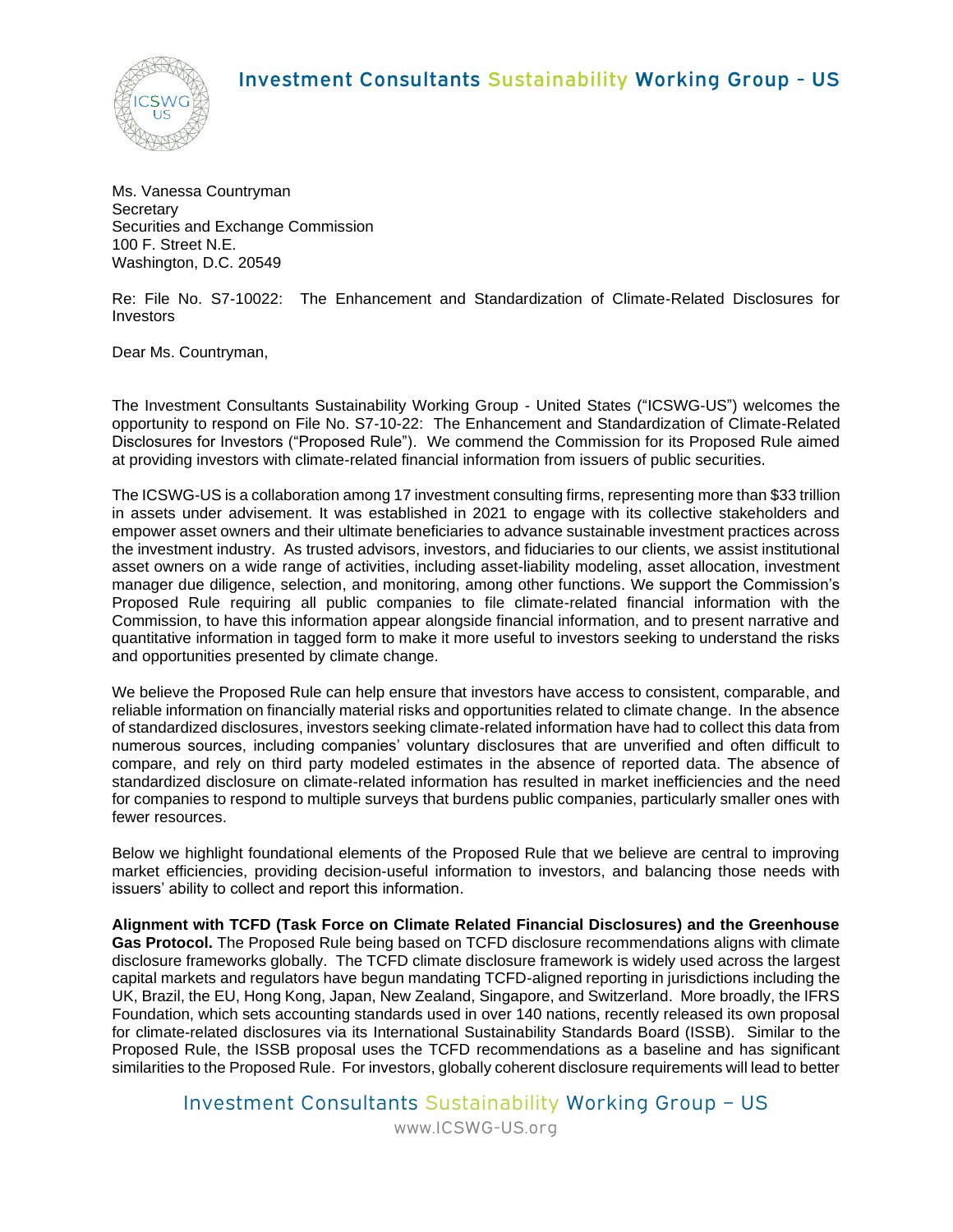

comparability of data. For issuers, coherence with future ISSB standards will reduce the burden of compliance on issuers as many of the largest U.S. issuers are global companies and will likely fall under the disclosure requirements of a jurisdiction following ISSB standards.

Because material climate-related risks can manifest themselves differently in different industries, we suggest the Commission consider including industry-specific materiality metrics that are built on existing standards used in common by investors and companies, such as those of the Sustainability Accounting Standards Board (SASB). Below we use the word materiality in reference to the industry-specific materiality metrics developed by SASB. We encourage the Commission to include a clear definition or test to determine materiality, including for reporting on Scope 3 emissions, and thereby reduce the cost to issuers and improve the comparability across issuers for investors.

**Report on physical climate risks and energy transition risks.** We find increasingly that both physical climate risks and energy transition climate risks can pose material financial risks and opportunities. We support the Proposed Rule requirements for reporting on both types of climate-related risks and opportunities.

**Report on Just Transition**. Where it is material to issuers, we encourage the Commission to require issuers to report on how their energy transition plan will impact workers and communities. The Commission may consider a principles-based approach on just transition given that climate change impacts industries and economic sectors differently. Areas to be covered in just transition disclosure may include among additional items: business plans for workforce retention and redeployment of workers whose jobs will be eliminated; skills training; and fulfillment of pension benefits and health care for workers whose jobs are impacted.

**Report on Scope 1, 2 and 3 greenhouse gas emissions.** Because for many industries and companies, Scope 3 greenhouse gas emissions represent the vast majority of emissions, we support the disclosure rules that include Scope 1 and 2 emissions for all companies and requires Scope 3 greenhouse gas emissions for companies when they are material, or if the issuer has set a GHG emissions reduction target or goal that includes its Scope 3 emissions. We acknowledge the Proposed Rule's limitation on the required disclosure of Scope 3 emissions to those companies for which Scope 3 emissions are material. Within Scope 3 emissions, we support the requirement to disclose the categories of upstream or downstream source of the emissions. Without that disclosure, investors have insufficient comparable data to assess the types of potential climate-related financial risks facing companies. We support the Proposed Rule's requirement that different greenhouse gases be reported separately and in the aggregate. For example, the disclosure of carbon emissions and methane emissions are useful datapoints on their own, and an aggregated CO2 equivalent metric is easier for investors to compare across companies.

**Include material climate disclosures in financial filings.** We support the Proposed Rule's requirement that material climate disclosures, including discussion on risk exposure and business opportunities, impacts on business strategy, and emissions reporting and management, be included in financial filings. Additionally, companies should disclose whether or not, and to what extent, executive compensation is linked to GHG emissions management. Such integration better supports issuers' ability to identify where climate-related issues are financially material and provides investors with improved decision-useful information.

**Phased in and qualified approach to reporting and assurance.** We support the Proposed Rule's approach to: phasing in required reporting and assurance; providing exemptions to reporting, such as those for smaller firms; requiring Scope 3 only for larger firms and if material or if the issuer's GHG emission

Investment Consultants Sustainability Working Group – US

www.ICSWG-US.org